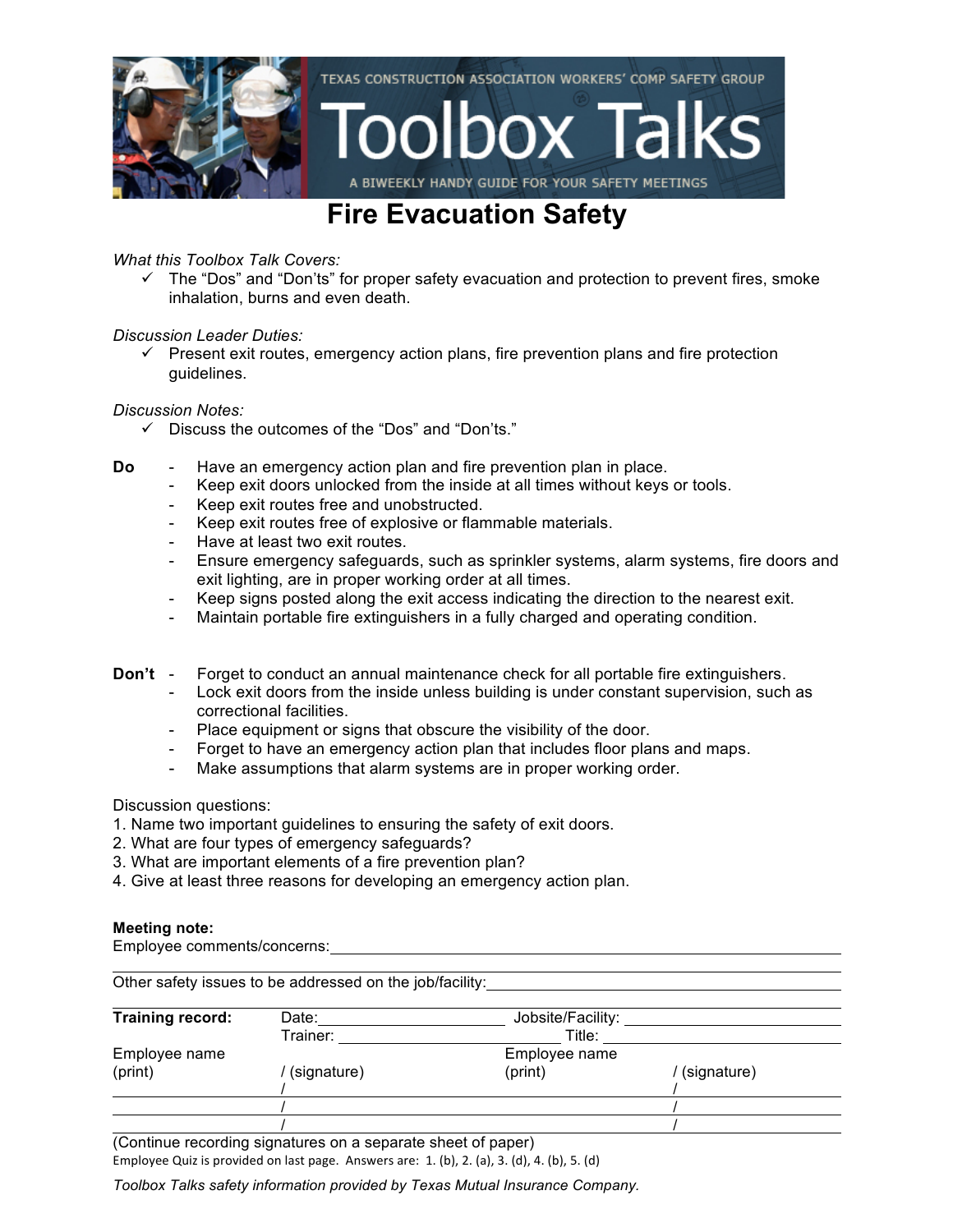

# **Fire Evacuation Safety**

## **Hazards: Smoke inhalation, burns, even death**

# **Smart Safety Rules**

- Know the location of all exits and how to escape.
- Keep emergency exits unlocked from the inside.
- Keep exit routes free of furnishings and equipment.
- Install "EXIT" signs in plainly legible letters.
- Keep portable fire extinguishers charged and in good working condition.
- Mark doors or passages along an exit access that could be mistaken for an exit as "Not an Exit."